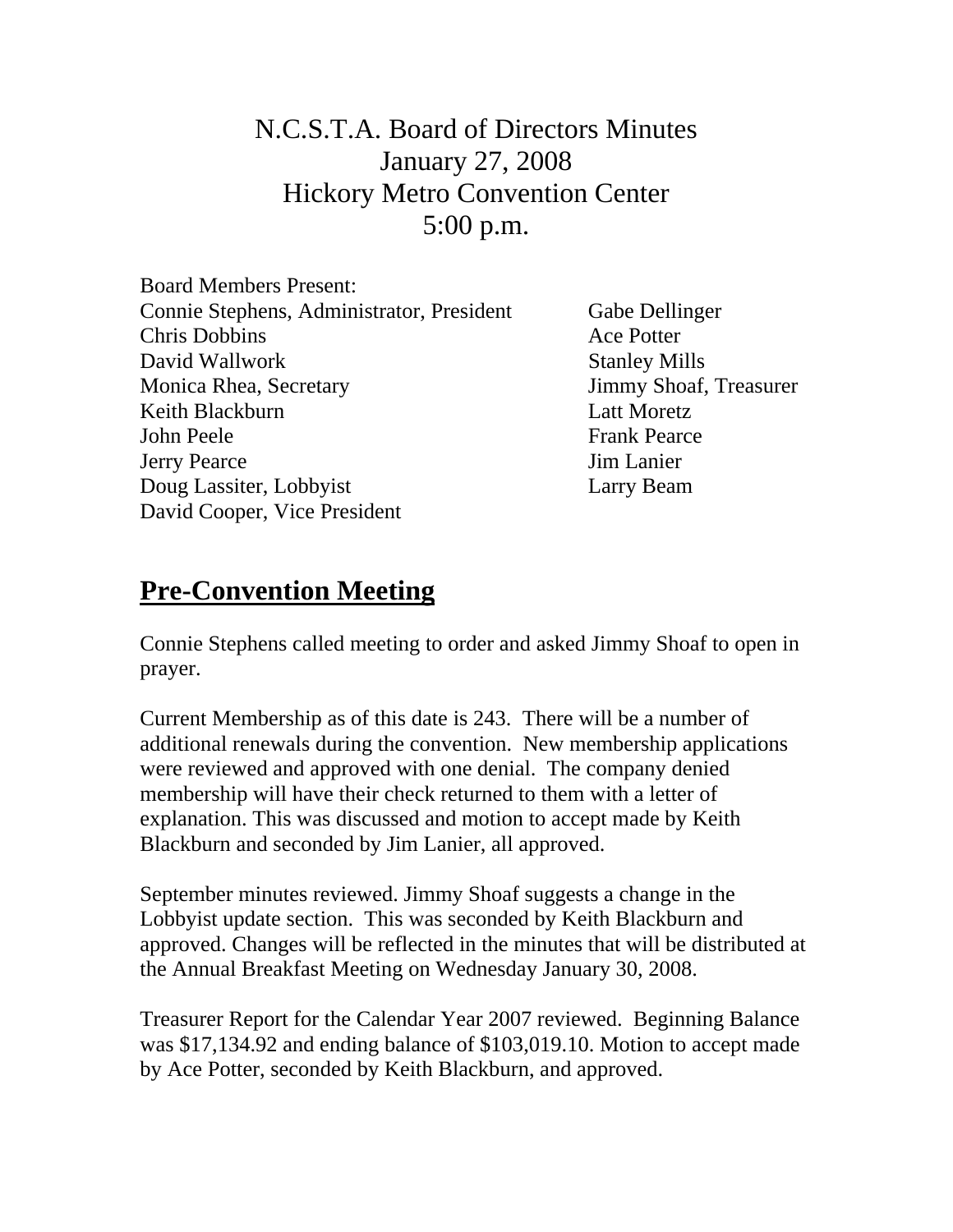2008 Class schedule will probably be similar to 2007. Due to the size of the state and number of registered installers (2,200 at this time) there will be a need for classes to be held across the state. Connie and Doug will have a Calendar for all upcoming classes by the end of February. They will also reserve the right to add classes as the need arises. The New Installers Course has not yet been scheduled, but NCSTA has received approval from NCOWCICB to hold that class.

Doug discussed the possibility of installers being able to get credit hours in the future for donated work on habitat for humanity houses or other qualifying charity work.

Raisin' the Bear. Raffle tickets will be sold during the convention for the large stuffed bear as well as 50/50 tickets. All proceeds will go to the Scholarship fund which had an ending balance in December of \$3,285.68.

Nominating Committee will make the following nominations at the annual Breakfast Meeting: Jerry Pearce for President John Peele and Larry Beam for the Board of Directors

Motion to Adjourn made by Ace Potter, seconded by Jim Lanier and approved.

All Board Members were invited to a Dinner at Iron Thunder following the meeting.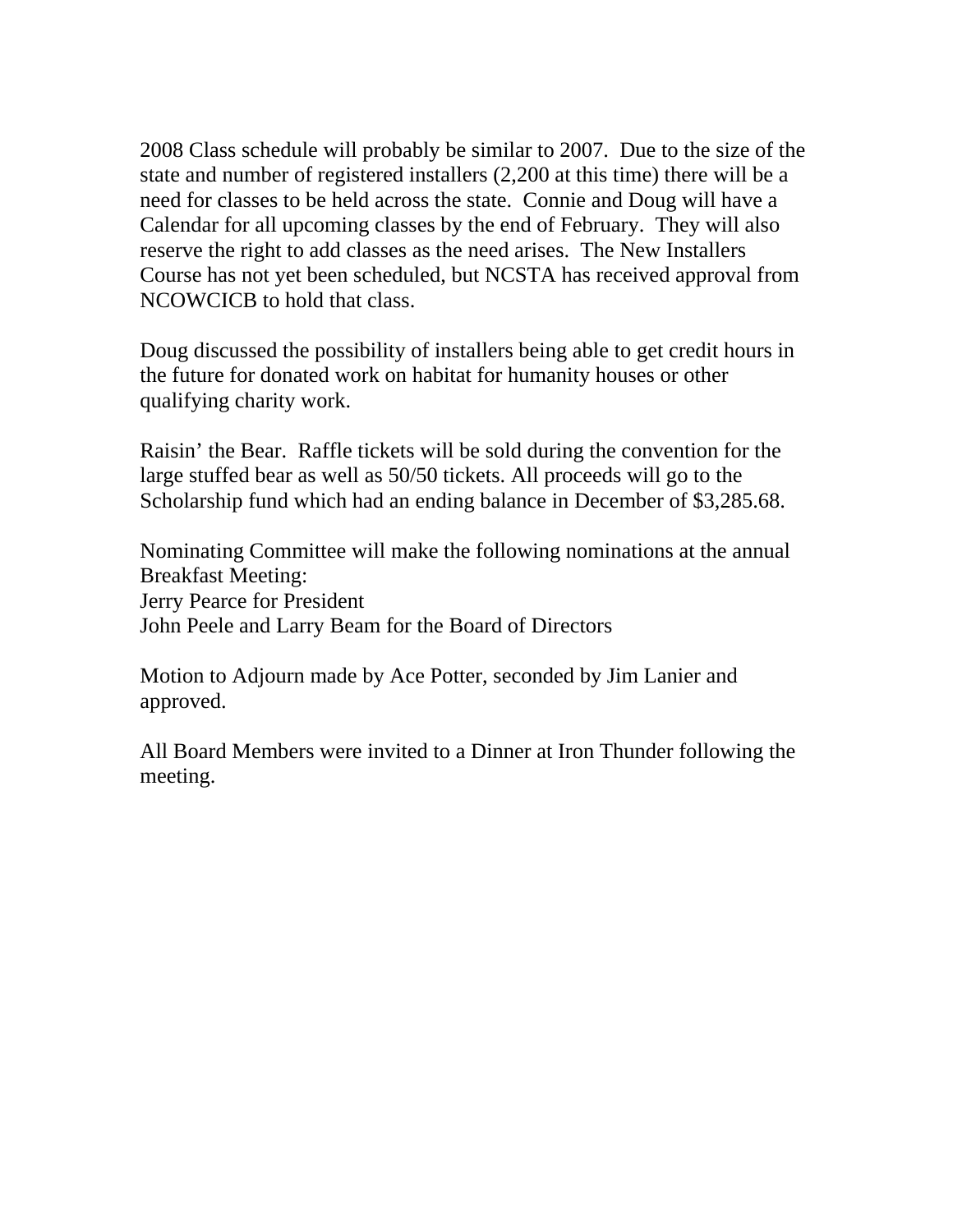## N.C.S.T.A. Annual Business Meeting 9:00 a.m. Hickory Metro Convention Center

Connie Stephens calls the meeting to order following breakfast. Jim Lanier opened the meeting in prayer. Connie thanks the Board of Directors for a great year in 2007.

Doug Lassiter recognized all members of the Board of Directors and brought the following nominations for the 2008/09 Board of Directors from the nominating committee:

Jerry Pearce for President, John Peele and Larry Beam to rotate back on the Board. Floor was opened up for further nominations with none being made the motion was made by to accept by Jim Lanier and all members voted without opposition.

Jimmy Shoaf distributed the 2007 Treasurer report. Floor was opened for questions. Motion to accept made by Keith Blackburn and Trent Rhea seconded, approved.

Doug Lassiter also extends a very Big THANK YOU to our Vendors and the Caterers for the 2008 convention.

Doug encourages all members of NCSTA to plan to go the Raleigh with him in the future to meet with our legislatures and help our industry become an even larger presence in Raleigh. It is important not only to our industry but to our communities as a whole to have a voice in what effects our jobs and our hometowns. With a Thank you to all members for a wonderful 2008 convention a motion to adjourn was made by Jimmy Shoaf, seconded by Keith Blackburn.